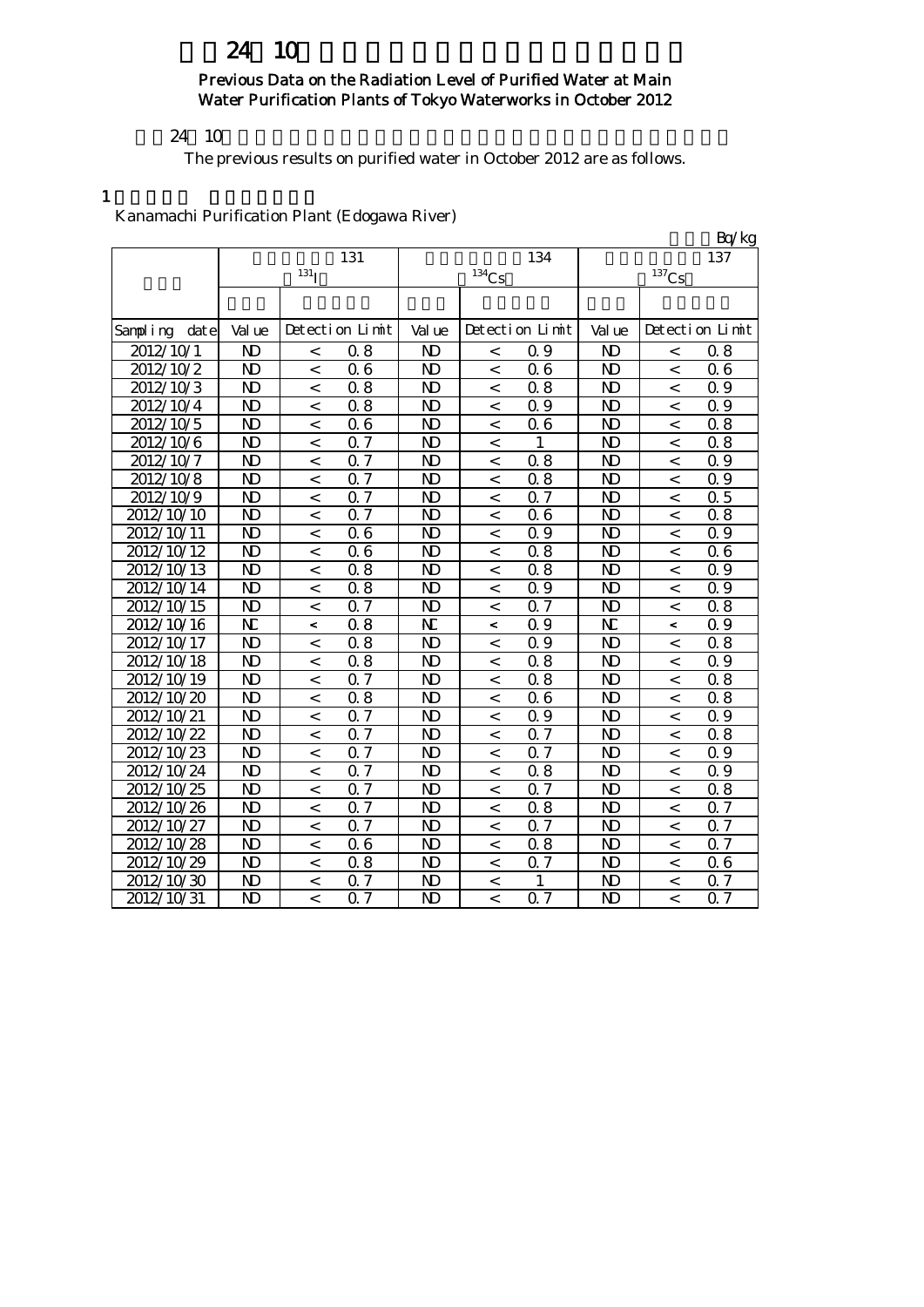#### Aasaka Purification Plant (Asaka River)

|                    |                         |                          |                  |                |                |                 |                         |                          | <u>Bq/kg</u>    |
|--------------------|-------------------------|--------------------------|------------------|----------------|----------------|-----------------|-------------------------|--------------------------|-----------------|
|                    |                         |                          | 131              |                |                | 134             |                         |                          | 137             |
|                    |                         | 131 <sub>l</sub>         |                  |                | $134$ Cs       |                 |                         | $^{137}\mathrm{Cs}$      |                 |
|                    |                         |                          |                  |                |                |                 |                         |                          |                 |
| Sampling<br>dat el | Val ue                  |                          | Detection Limit  | Val ue         |                | Detection Limit | Val ue                  |                          | Detection Limit |
| 2012/10/1          | N <sub>D</sub>          | $\,<$                    | 0.8              | N <sub>D</sub> | $\,<\,$        | 08              | N <sub>D</sub>          | $\,<$                    | 0.9             |
| 2012/10/2          | N <sub>D</sub>          | $\overline{\phantom{a}}$ | 06               | ND             | $\lt$          | 0.7             | N <sub>D</sub>          | $\overline{\phantom{a}}$ | 08              |
| 2012/10/3          | N <sub>D</sub>          | $\,<\,$                  | 06               | N <sub>D</sub> | $\,<\,$        | Q 7             | $\mathbf{D}$            | $\,<\,$                  | 0.7             |
| 2012/10/4          | N <sub>D</sub>          | $\overline{a}$           | 0.8              | ND             | $\,<\,$        | 08              | $\mathbf{D}$            | $\,<\,$                  | 08              |
| 2012/10/5          | N <sub>D</sub>          | $\,<\,$                  | 0.8              | ND             | $\,<\,$        | 1               | $\mathbf{D}$            | $\,<\,$                  | 08              |
| 2012/10/6          | $\overline{\mathbf{D}}$ | $\overline{a}$           | 0.8              | N <sub>D</sub> | $\,<\,$        | 0.8             | $\overline{\mathbf{D}}$ | $\overline{a}$           | 0.8             |
| 2012/10/7          | N <sub>D</sub>          | $\lt$                    | 0.8              | N <sub>D</sub> | $\overline{<}$ | Q 9             | $\mathbf{D}$            | $\,<$                    | 0.9             |
| 2012/10/8          | N <sub>D</sub>          | $\lt$                    | 0.7              | N <sub>D</sub> | $\,<$          | 0.7             | $\mathbf{D}$            | $\,<$                    | 08              |
| 2012/10/9          | N <sub>D</sub>          | $\,<\,$                  | 0.8              | N)             | $\,<$          | 0.9             | $\mathbf{D}$            | $\,<$                    | 08              |
| 2012/10/10         | N <sub>D</sub>          | $\,<$                    | 0.8              | $\mathbf{N}$   | $\,<\,$        | 0.9             | N <sub>D</sub>          | $\,<$                    | $\mathbf{1}$    |
| 2012/10/11         | N <sub>D</sub>          | $\lt$                    | 0.7              | N <sub>D</sub> | $\overline{a}$ | Q <sub>7</sub>  | N <sub>D</sub>          | $\lt$                    | 0.7             |
| 2012/10/12         | N <sub>D</sub>          | $\overline{a}$           | 0.8              | N <sub>D</sub> | $\overline{<}$ | 0.9             | N <sub>D</sub>          | $\,<$                    | Q 9             |
| 2012/10/13         | N <sub>D</sub>          | $\overline{a}$           | $\overline{0.7}$ | N <sub>D</sub> | $\overline{a}$ | 0.8             | N <sub>D</sub>          | $\,<$                    | 0.8             |
| 2012/10/14         | N <sub>D</sub>          | $\overline{a}$           | 0.7              | N <sub>D</sub> | $\overline{<}$ | 0.8             | N <sub>D</sub>          | $\,<$                    | Q 9             |
| 2012/10/15         | N <sub>D</sub>          | $\overline{a}$           | 0.7              | N <sub>D</sub> | $\,<$          | 0.9             | N <sub>D</sub>          | $\,<$                    | 0.9             |
| 2012/10/16         | N <sub>D</sub>          | $\overline{a}$           | 06               | N <sub>D</sub> | $\lt$          | 0.8             | N <sub>D</sub>          | $\lt$                    | 0.8             |
| 2012/10/17         | N <sub>D</sub>          | $\lt$                    | 0.7              | N <sub>D</sub> | $\lt$          | 0.8             | N <sub>D</sub>          | $\lt$                    | Q 9             |
| 2012/10/18         | N <sub>D</sub>          | $\overline{a}$           | 0.6              | N <sub>D</sub> | $\lt$          | 0.8             | N <sub>D</sub>          | $\,<\,$                  | 0.7             |
| 2012/10/19         | N <sub>D</sub>          | $\,<\,$                  | 06               | N <sub>D</sub> | $\,<\,$        | 06              | $\mathbf{D}$            | $\,<$                    | 0.7             |
| 2012/10/20         | N <sub>D</sub>          | $\lt$                    | 0.8              | N <sub>D</sub> | $\,<$          | Q 9             | $\mathbf{D}$            | $\,<$                    | 0.9             |
| 2012/10/21         | N <sub>D</sub>          | $\overline{a}$           | 0.8              | N <sub>D</sub> | $\,<$          | 0.8             | $\mathbf{D}$            | $\,<$                    | 1               |
| 2012/10/22         | N <sub>D</sub>          | $\,<\,$                  | 0.7              | ND             | $\,<$          | $Q\bar{z}$      | $\mathbf{D}$            | $\,<$                    | 08              |
| 2012/10/23         | N <sub>D</sub>          | $\,<\,$                  | 0.7              | N <sub>D</sub> | $\,<$          | 08              | N <sub>D</sub>          | $\,<$                    | 0.7             |
| 2012/10/24         | N <sub>D</sub>          | $\,<\,$                  | 0.8              | N <sub>D</sub> | $\,<$          | 0.8             | $\mathbf{D}$            | $\,<$                    | Q 9             |
| 2012/10/25         | N                       | $\,<\,$                  | 0.8              | N              | $\,<$          | 0.8             | N                       | $\,<$                    | 0.9             |
| 2012/10/26         | N <sub>D</sub>          | $\,<\,$                  | 0.7              | N <sub>D</sub> | $\,<$          | Q <sub>7</sub>  | $\mathbf{D}$            | $\,<$                    | 0.8             |
| 2012/10/27         | N <sub>D</sub>          | $\,<\,$                  | 0.5              | N <sub>D</sub> | $\,<\,$        | 0.7             | $\mathbf{D}$            | $\,<$                    | Q 7             |
| 2012/10/28         | N <sub>D</sub>          | $\,<\,$                  | 0.7              | N <sub>D</sub> | $\,<\,$        | 0.5             | N <sub>D</sub>          | $\,<$                    | 06              |
| 2012/10/29         | N)                      | $\lt$                    | 0.7              | ND             | $\,<\,$        | 08              | $\mathbf{D}$            | $\,<$                    | 08              |
| 2012/10/30         | N <sub>D</sub>          | $\,<\,$                  | 0.7              | N <sub>D</sub> | $\,<\,$        | 08              | $\mathbf{D}$            | $\,<\,$                  | 08              |
| 2012/10/31         | N <sub>D</sub>          | $\,<\,$                  | 06               | N <sub>D</sub> | $\,<\,$        | 08              | N <sub>D</sub>          | $\lt$                    | 0.7             |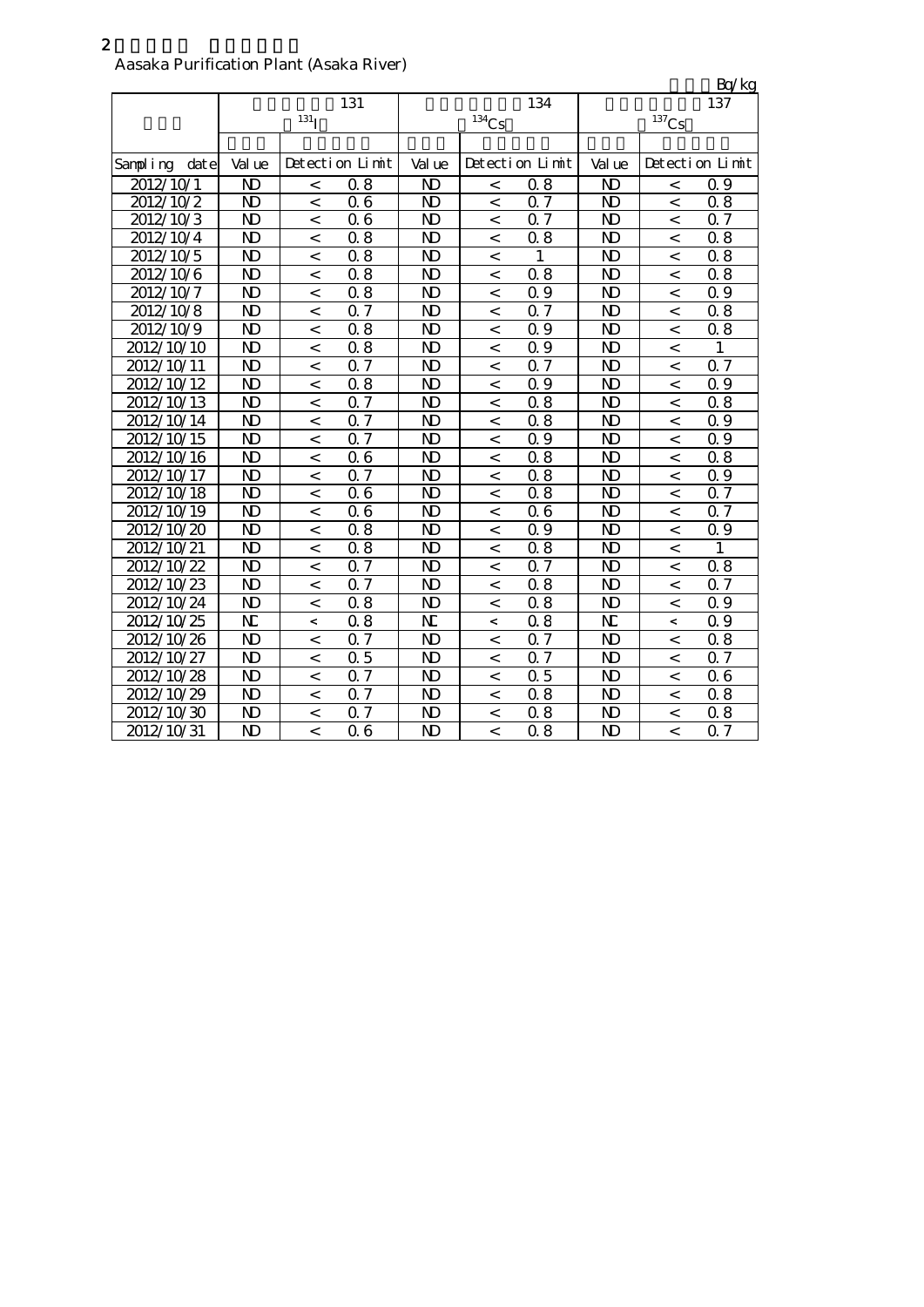単位:Bq/kg 特性 医血管切除术 医心脏 医心脏 医心脏 医心脏 Sampling date Value Detection Limit Value Detection Limit Value Detection Limit 2012/10/1 ND < 0.7 ND < 0.9 ND < 0.9  $2012/10/2$  ND < 0.7 | ND | < 0.8 | ND | < 0.8  $2012/10/3$  ND < 0.8 ND < 0.8 ND < 0.9  $2012/10/4$  ND < 0.8 ND < 0.9 ND < 0.9  $2012/10/5$  ND < 0.7 | ND < 0.9 | ND < 0.8  $2012/10/6$  ND < 0.8 ND < 0.7 ND < 0.8  $2012/10/7$  ND < 0.7 ND < 0.8 ND < 1  $2012/10/8$  ND < 0.6 ND < 0.7 ND < 0.6  $2012/10/9$  ND < 0.8 ND < 0.8 ND < 0.9  $2012/10/10$  N  $\vert$  < 0.8 N  $\vert$  < 0.7 N  $\vert$  < 0.9  $2012/10/11$  N  $\vert$  < 0.7  $\vert$  N  $\vert$  < 0.7  $\vert$  N  $\vert$  < 0.8  $2012/10/12$  ND < 0.8 ND < 0.8 ND < 1  $2012/10/13$  ND < 0.8 | ND < 0.7 | ND < 0.9  $2012/10/14$  ND < 0.8 ND < 0.7 ND < 0.8  $2012/10/15$  ND < 0.7 ND < 0.8 ND < 0.9  $2012/10/16$  ND < 0.6 ND < 0.7 | ND < 0.6  $2012/10/17$  ND < 0.7 ND < 0.9 ND < 0.8  $2012/10/18$  ND < 0.7 ND < 0.7 ND < 0.8  $2012/10/19$  N  $\sim 0.6$  N  $\sim 0.8$  N  $\sim 0.8$  $2012/10/20$  ND < 0.9 ND < 0.8 ND < 0.9  $2012/10/21$  ND < 0.8 ND < 0.8 ND < 0.8  $2012/10/22$  ND < 0.7 | ND < 0.8 | ND < 0.5  $2012/10/23$  ND < 0.6 ND < 0.6 ND < 0.8  $2012/10/24$  ND < 0.7 ND < 0.9 ND < 0.8  $2012/10/25$  ND  $\lt$  0.6 ND  $\lt$  0.8 ND  $\lt$  0.8 放射性ヨウ素131  $131<sub>I</sub>$ 放射性セシウム134  $134Cs$ 137  $^{137}\mathrm{Cs}$ 検出限界値 検出限界値 検出限界値  $2012/10/26$  ND < 0.8 ND < 0.8 ND < 0.9  $2012/10/27$  ND < 0.6 ND < 0.8 ND < 0.7  $2012/10/28$  ND < 0.7 | ND < 0.6 | ND < 0.6  $2012/10/29$  ND < 0.7 ND < 0.9 ND < 0.9  $2012/10/30$  ND < 0.7 ND < 0.8 ND < 0.9  $2012/10/31$  ND < 0.7 ND < 0.8 ND < 0.7

### Ozaku Purification Plant (Tamagawa River)

3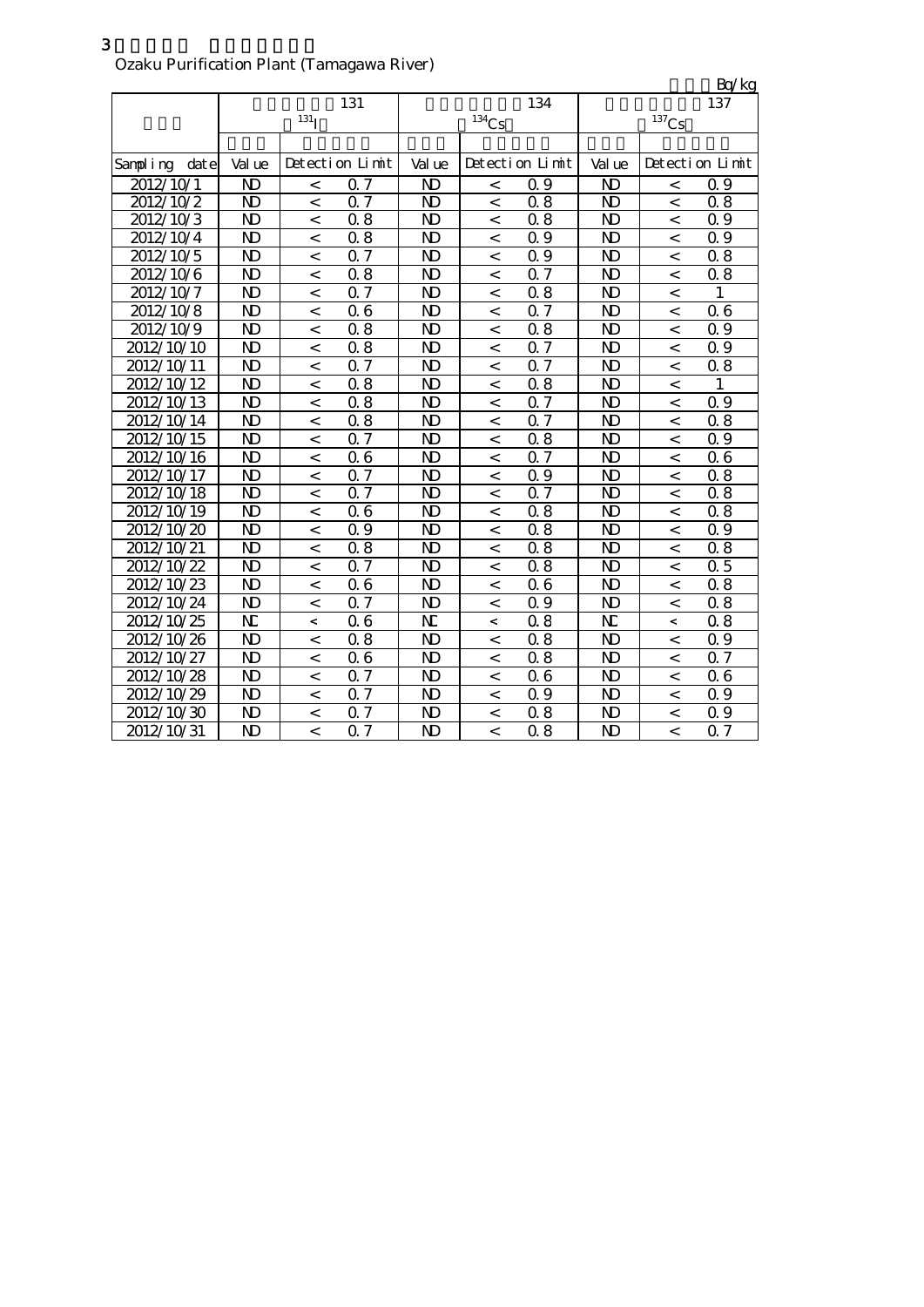|                  |                |                  |                  |                |                          |                  |                         |                     | Bq/kg           |
|------------------|----------------|------------------|------------------|----------------|--------------------------|------------------|-------------------------|---------------------|-----------------|
|                  |                |                  | 131              |                |                          | 134              |                         |                     | 137             |
|                  |                | 131 <sub>I</sub> |                  |                | $134$ Cs                 |                  |                         | $^{137}\mathrm{Cs}$ |                 |
|                  |                |                  |                  |                |                          |                  |                         |                     |                 |
| Sampling<br>date | Val ue         |                  | Detection Limit  | Val ue         |                          | Detection Limit  | Val ue                  |                     | Detection Limit |
| 2012/10/1        | N <sub>D</sub> | $\,<$            | 0.7              | N <sub>D</sub> | $\,<$                    | 06               | N <sub>D</sub>          | $\,<$               | 06              |
| 2012/10/2        | N <sub>D</sub> | $\,<$            | 0.7              | ND             | $\,<$                    | 06               | $\mathbf{D}$            | $\,<$               | 06              |
| 2012/10/3        | N <sub>D</sub> | $\overline{a}$   | 0.7              | N <sub>D</sub> | $\,<$                    | $\overline{0.7}$ | N <sub>D</sub>          | $\lt$               | 0.9             |
| 2012/10/4        | N <sub>D</sub> | $\,<$            | 0.7              | N <sub>D</sub> | $\,<\,$                  | 0.7              | $\mathbf{D}$            | $\,<\,$             | 0.7             |
| 2012/10/5        | $\mathbf{D}$   | $\,<$            | 0.7              | N <sub>D</sub> | $\,<$                    | 08               | $\mathbf{D}$            | $\,<$               | 1               |
| 2012/10/6        | N <sub>D</sub> | $\,<$            | 0.7              | $\mathbf{D}$   | $\,<$                    | Q 9              | $\overline{\mathbf{D}}$ | $\,<$               | 0.8             |
| 2012/10/7        | N <sub>D</sub> | $\,<$            | 0.9              | N)             | $\,<$                    | 08               | N)                      | $\,<$               | 0.9             |
| 2012/10/8        | N <sub>D</sub> | $\,<\,$          | 0.8              | N <sub>D</sub> | $\,<$                    | 0.9              | N <sub>D</sub>          | $\,<\,$             | 0.8             |
| 2012/10/9        | N <sub>D</sub> | $\,<$            | 06               | N <sub>D</sub> | $\,<$                    | 0.7              | N <sub>D</sub>          | $\,<$               | 08              |
| 2012/10/10       | N <sub>D</sub> | $\,<\,$          | 0.8              | N <sub>D</sub> | $\,<$                    | 08               | N <sub>D</sub>          | $\lt$               | 0.9             |
| 2012/10/11       | N <sub>D</sub> | $\,<\,$          | 0.7              | N <sub>D</sub> | $\,<$                    | 0.8              | $\mathbf{D}$            | $\,<$               | 0.7             |
| 2012/10/12       | N <sub>D</sub> | $\,<$            | 0.6              | N <sub>D</sub> | $\,<$                    | $\overline{07}$  | $\overline{\mathsf{D}}$ | $\,<\,$             | 0.8             |
| 2012/10/13       | N <sub>D</sub> | $\,<$            | 0.7              | N <sub>D</sub> | $\,<\,$                  | 06               | N <sub>D</sub>          | $\,<$               | 06              |
| 2012/10/14       | N <sub>D</sub> | $\lt$            | $\overline{0.9}$ | N <sub>D</sub> | $\overline{\phantom{a}}$ | $\overline{0.7}$ | $\overline{\mathbf{D}}$ | $\,<\,$             | 1               |
| 2012/10/15       | N <sub>D</sub> | $\overline{a}$   | 06               | N <sub>D</sub> | $\overline{a}$           | 0.8              | N <sub>D</sub>          | $\overline{a}$      | 0.5             |
| 2012/10/16       | N <sub>D</sub> | $\,<\,$          | 0.7              | N <sub>D</sub> | $\,<$                    | 0.9              | N <sub>D</sub>          | $\,<\,$             | 0.9             |
| 2012/10/17       | N <sub>D</sub> | $\,<$            | 06               | N <sub>D</sub> | $\,<$                    | $0.\overline{7}$ | N <sub>D</sub>          | $\,<$               | 0.8             |
| 2012/10/18       | N <sub>D</sub> | $\lt$            | 0.7              | N <sub>D</sub> | $\overline{a}$           | $\overline{0.7}$ | N <sub>D</sub>          | $\lt$               | 0.8             |
| 2012/10/19       | N <sub>D</sub> | $\,<$            | 06               | N <sub>D</sub> | $\,<$                    | $\alpha$ 7       | N <sub>D</sub>          | $\,<$               | <b>Q</b> 7      |
| 2012/10/20       | N <sub>D</sub> | $\,<\,$          | 0.7              | N <sub>D</sub> | $\,<$                    | 0.8              | N <sub>D</sub>          | $\,<\,$             | 0.8             |
| 2012/10/21       | $\mathbf{D}$   | $\,<\,$          | 0.7              | N <sub>D</sub> | $\,<$                    | 0.8              | $\mathbf{D}$            | $\,<$               | 0.9             |
| 2012/10/22       | $\mathbf{D}$   | $\,<\,$          | 0.7              | $\mathbf{D}$   | $\,<$                    | 08               | $\mathbf{D}$            | $\,<$               | 0.8             |
| 2012/10/23       | N <sub>D</sub> | $\,<\,$          | 0.7              | N)             | $\,<$                    | 06               | $\mathbf{D}$            | $\,<\,$             | 0.8             |
| 2012/10/24       | N <sub>D</sub> | $\lt$            | 06               | $\mathbf{N}$   | $\,<\,$                  | 0.8              | N <sub>D</sub>          | $\lt$               | 0.7             |
| 2012/10/25       | N              | $\,<\,$          | Q 7              | N              | $\,<$                    | 06               | N                       | $\,<\,$             | 0.9             |
| 2012/10/26       | N <sub>D</sub> | $\lt$            | 0.7              | N <sub>D</sub> | $\,<$                    | 0.7              | N <sub>D</sub>          | $\lt$               | 0.8             |
| 2012/10/27       | N <sub>D</sub> | $\,<\,$          | 0.7              | ND             | $\,<$                    | 0.7              | N <sub>D</sub>          | $\,<\,$             | 08              |
| 2012/10/28       | N <sub>D</sub> | $\,<\,$          | 0.6              | ND             | $\,<\,$                  | $\alpha$ 7       | N <sub>D</sub>          | $\,<\,$             | 0.8             |
| 2012/10/29       | N <sub>D</sub> | $\,<\,$          | 06               | N <sub>D</sub> | $\,<\,$                  | 0.9              | $\mathbf{D}$            | $\,<$               | Q 7             |
| 2012/10/30       | N)             | $\overline{a}$   | 0.7              | ND             | $\overline{a}$           | 0.9              | $\mathbf{D}$            | $\overline{a}$      | 0.9             |
| 2012/10/31       | N <sub>D</sub> | $\,<$            | 0.7              | N <sub>D</sub> | $\overline{\phantom{a}}$ | 0.9              | N <sub>D</sub>          | $\lt$               | Q 9             |

#### 4 Higashi-murayama Purification Plant (Tamagawa Arakawa River)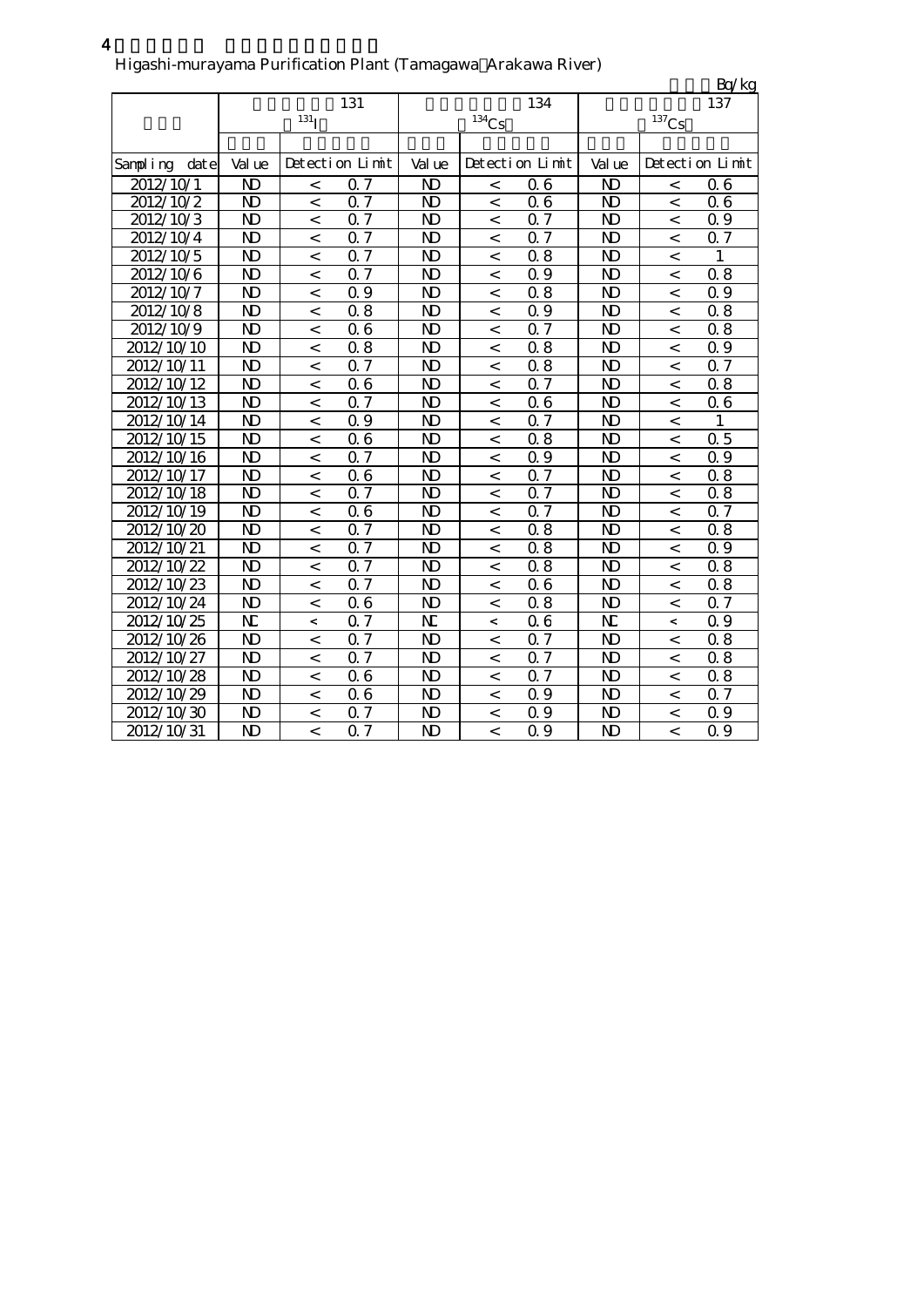|                     |                         |                          |                  |                         |                          |                  |                         |                          | Bq/kg            |
|---------------------|-------------------------|--------------------------|------------------|-------------------------|--------------------------|------------------|-------------------------|--------------------------|------------------|
|                     |                         |                          | 131              |                         |                          | 134              |                         |                          | 137              |
|                     |                         | 131 <sub>1</sub>         |                  |                         | $134$ Cs                 |                  |                         | $^{137}\mathrm{Cs}$      |                  |
|                     |                         |                          |                  |                         |                          |                  |                         |                          |                  |
| dat e<br>Sampling   | Val ue                  |                          | Detection Limit  | Val ue                  |                          | Detection Limit  | Val ue                  |                          | Detection Limit  |
| 2012/10/1           | N <sub>D</sub>          | $\,<$                    | 0.8              | N)                      | $\,<$                    | 08               | N <sub>D</sub>          | $\,<$                    | 08               |
| 2012/10/2           | N <sub>D</sub>          | $\,<$                    | 0.8              | N <sub>D</sub>          | $\,<$                    | 0.8              | $\overline{\mathbf{D}}$ | $\,<$                    | 0.9              |
| 2012/10/3           | N <sub>D</sub>          | $\lt$                    | 06               | ND                      | $\,<$                    | 06               | $\mathbf{N}$            | $\lt$                    | 0.7              |
| 2012/10/4           | N <sub>D</sub>          | $\,<$                    | 06               | N <sub>D</sub>          | $\,<$                    | 0.7              | N <sub>D</sub>          | $\,<$                    | $\overline{0}$ 8 |
| 2012/10/5           | $\overline{\mathbf{D}}$ | $\overline{a}$           | $\overline{0.7}$ | $\overline{\mathbf{D}}$ | $\,<$                    | $\overline{0.9}$ | $\overline{\mathbf{D}}$ | $\overline{\phantom{a}}$ | $\overline{0.9}$ |
| 2012/10/6           | N <sub>D</sub>          | $\,<$                    | 0.8              | N <sub>D</sub>          | $\,<$                    | 0.8              | N <sub>D</sub>          | $\,<\,$                  | 0.9              |
| 2012/10/7           | $\overline{\mathbf{D}}$ | $\,<$                    | $\overline{0.7}$ | N <sub>D</sub>          | $\,<$                    | 1                | $\overline{\mathbf{D}}$ | $\,<\,$                  | $\overline{0.9}$ |
| 2012/10/8           | $\mathbf{N}$            | $\,<$                    | $\overline{0.7}$ | N <sub>D</sub>          | $\,<$                    | 0.9              | $\overline{\mathbf{D}}$ | $\,<$                    | $\overline{0.9}$ |
| 2012/10/9           | $\overline{\mathbf{D}}$ | $\overline{\phantom{a}}$ | $\overline{0.7}$ | N <sub>D</sub>          | $\overline{\phantom{a}}$ | $\overline{0.9}$ | $\overline{\mathbf{D}}$ | $\overline{\phantom{a}}$ | $\overline{0.9}$ |
| $\sqrt{2012/10/10}$ | N <sub>D</sub>          | $\overline{\phantom{a}}$ | 0.7              | N <sub>D</sub>          | $\overline{\phantom{a}}$ | 06               | N <sub>D</sub>          | $\,<$                    | Q 9              |
| 2012/10/11          | $\overline{\mathbf{D}}$ | $\lt$                    | $\overline{0.7}$ | N <sub>D</sub>          | $\overline{\phantom{a}}$ | $\overline{0.8}$ | $\overline{\mathbf{D}}$ | $\overline{\phantom{a}}$ | $\overline{0.9}$ |
| 2012/10/12          | N <sub>D</sub>          | $\overline{a}$           | $\overline{0.7}$ | N <sub>D</sub>          | $\overline{a}$           | $\overline{0.7}$ | N <sub>D</sub>          | $\overline{\phantom{0}}$ | $\overline{06}$  |
| 2012/10/13          | $\overline{\mathbf{D}}$ | $\overline{a}$           | $\overline{0.8}$ | $\overline{\mathbf{D}}$ | $\overline{\phantom{a}}$ | $\overline{0.8}$ | $\overline{\mathbf{D}}$ | $\,<$                    | $\overline{0.8}$ |
| 2012/10/14          | N <sub>D</sub>          | $\overline{a}$           | 0.8              | ND                      | $\overline{\phantom{a}}$ | 0.8              | $\mathbf{D}$            | $\overline{\phantom{a}}$ | Q 9              |
| 2012/10/15          | N <sub>D</sub>          | $\overline{a}$           | 0.8              | $\overline{\mathsf{D}}$ | $\overline{\phantom{a}}$ | 0.8              | N <sub>D</sub>          | $\overline{\phantom{a}}$ | 0.9              |
| 2012/10/16          | $\overline{\mathbf{D}}$ | $\,<$                    | $\overline{0.7}$ | $\mathbf{D}$            | $\,<$                    | $\overline{0.7}$ | $\overline{\mathbf{D}}$ | $\,<$                    | $\overline{0.8}$ |
| 2012/10/17          | $\overline{\mathbf{D}}$ | $\,<\,$                  | $\overline{0.7}$ | N <sub>D</sub>          | $\,<$                    | $\overline{0.8}$ | $\overline{\mathbf{D}}$ | $\,<\,$                  | 0.8              |
| 2012/10/18          | $\overline{\mathbf{D}}$ | $\overline{\phantom{a}}$ | $\overline{0.6}$ | N <sub>D</sub>          | $\overline{\phantom{a}}$ | $\overline{0.7}$ | N <sub>D</sub>          | $\overline{\phantom{a}}$ | 06               |
| 2012/10/19          | N <sub>D</sub>          | $\,<\,$                  | 0.8              | N <sub>D</sub>          | $\,<\,$                  | 0.8              | $\mathbf{D}$            | $\,<$                    | 1                |
| 2012/10/20          | $\mathbf{N}$            | $\overline{\phantom{a}}$ | $\overline{0.7}$ | N <sub>D</sub>          | $\overline{\phantom{a}}$ | $\overline{0.9}$ | N <sub>D</sub>          | $\overline{\phantom{a}}$ | $\overline{0.7}$ |
| 2012/10/21          | N <sub>D</sub>          | $\,<$                    | $\overline{0.8}$ | N <sub>D</sub>          | $\,<$                    | $\overline{0.8}$ | $\mathbf{D}$            | $\,<$                    | 0.9              |
| 2012/10/22          | N <sub>D</sub>          | $\overline{\phantom{a}}$ | $\Omega$         | N <sub>D</sub>          | $\overline{\phantom{a}}$ | $\overline{0.8}$ | $\mathbf{D}$            | $\overline{\phantom{a}}$ | 0.9              |
| 2012/10/23          | $\mathbf{D}$            | $\,<$                    | 0.8              | N <sub>D</sub>          | $\,<$                    | 0.9              | $\mathbf{D}$            | $\,<\,$                  | 0.9              |
| 2012/10/24          | $\mathbf{N}$            | $\,<\,$                  | 0.7              | N <sub>D</sub>          | $\,<$                    | 08               | $\mathbf{D}$            | $\,<$                    | 0.8              |
| 2012/10/25          | $\mathbf{N}$            | $\,<$                    | 06               | ND                      | $\,<$                    | 0.8              | $\mathbf{D}$            | $\,<$                    | 06               |
| 2012/10/26          | N                       | $\,<\,$                  | 0.7              | N                       | $\,<$                    | Q <sub>7</sub>   | N                       | $\overline{\phantom{0}}$ | 06               |
| 2012/10/27          | N <sub>D</sub>          | $\lt$                    | 0.6              | N <sub>D</sub>          | $\,<$                    | 06               | N <sub>D</sub>          | $\,<$                    | 0.7              |
| 2012/10/28          | $\mathbf{D}$            | $\,<\,$                  | 06               | N <sub>D</sub>          | $\,<$                    | 06               | $\mathbf{D}$            | $\,<\,$                  | 0.8              |
| 2012/10/29          | $\mathbf{D}$            | $\,<$                    | 0.7              | N <sub>D</sub>          | $\overline{a}$           | Q 9              | $\mathbf{D}$            | $\,<$                    | 0.8              |
| 2012/10/30          | $\mathbf{N}$            | $\overline{\phantom{a}}$ | 0.8              | ND                      | $\overline{a}$           | Q 9              | $\mathbf{D}$            | $\overline{\phantom{a}}$ | 0.7              |
| 2012/10/31          | $\mathbf{N}$            | $\lt$                    | 0.7              | N <sub>D</sub>          | $\prec$                  | Q 9              | $\mathbf{D}$            | $\overline{a}$           | Q 9              |

5 Nagasawa Purification Plant (Sagamigawa River)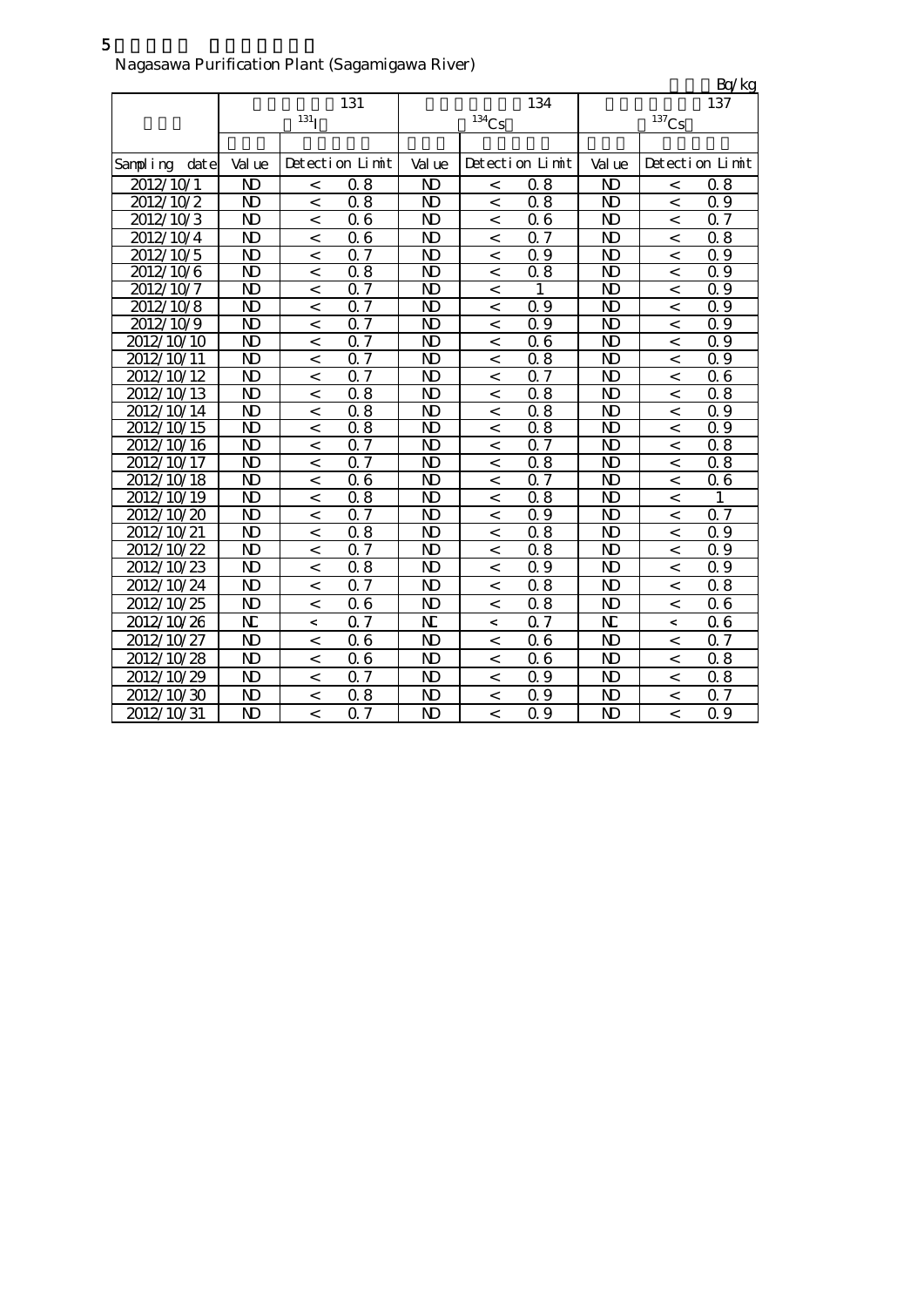## 6

Misato Purification Plant (Edogawa River)

|                   |        |                  |        |                 |                | Bq/kg           |  |  |
|-------------------|--------|------------------|--------|-----------------|----------------|-----------------|--|--|
|                   |        | 131              |        | 134             | 137            |                 |  |  |
|                   |        | 131 <sub>T</sub> |        | $134$ Cs        | $137$ Cs       |                 |  |  |
|                   |        |                  |        |                 |                |                 |  |  |
| Sampling<br>dat e | Val ue | Detection Limit  | Val ue | Detection Limit | Val ue         | Detection Limit |  |  |
| 2012/10/1         | N)     | 0.8<br><         | N)     | Q 8             | ND             | Q 9             |  |  |
| 2012/10/8         | N)     | $\Omega$ 7<br><  | N)     | 0.9<br>$\,<\,$  | N <sub>D</sub> | 0.8             |  |  |
| 2012/10/15        | N)     | 0.8              | N)     | Q 9             | ND             | 0.8             |  |  |
| 2012/10/22        | N)     | 0.8              | N)     | Q 9             | ND             | Q 9             |  |  |
| 2012/10/29        | N)     | 0. 8             | ND     | 0 8             | ND             | 0.8             |  |  |

### 7

Misono Purification Plant (Arakawa River)

|                   |        |                  |                 |                |                 |            |        |                 | Bq/kg |  |
|-------------------|--------|------------------|-----------------|----------------|-----------------|------------|--------|-----------------|-------|--|
|                   |        |                  | 131             |                |                 | 134        | 137    |                 |       |  |
|                   |        | 131 <sub>T</sub> |                 |                | $134$ Cs        |            |        | $137$ Cs        |       |  |
|                   |        |                  |                 |                |                 |            |        |                 |       |  |
| Sampling<br>dat e | Val ue |                  | Detection Limit |                | Detection Limit |            | Val ue | Detection Limit |       |  |
| 2012/10/2         | N)     | <                | Q 7             | N <sub>D</sub> | $\,<\,$         | Q 8        | ND     |                 | Q 9   |  |
| 2012/10/9         | N)     |                  | Q 6             | N)             |                 | 06         | N)     |                 | 0. 7  |  |
| 2012/10/16        | N)     | <                | 0.7             | N)             |                 | Q 9        | ND     | <               | 0.8   |  |
| 2012/10/23        | N)     | <                | 0.8             | N <sub>D</sub> | $\,<\,$         | $\Omega$ 7 | N)     |                 | 0.9   |  |
| 2012/10/30        | N)     |                  | 0.8             | ND             |                 |            | ND     |                 | ი 7   |  |

### 8

Kinuta Purification Plant (Tamagawa River)

|                   |                  |                 |     |            |                 |     |                |                 | Bq/kg |
|-------------------|------------------|-----------------|-----|------------|-----------------|-----|----------------|-----------------|-------|
|                   |                  |                 | 131 |            |                 | 134 | 137            |                 |       |
|                   | 131 <sub>T</sub> |                 |     | $^{134}Cs$ |                 |     | $137$ Cs       |                 |       |
|                   |                  |                 |     |            |                 |     |                |                 |       |
| Sampling<br>dat e | Val ue           | Detection Limit |     | Val ue     | Detection Limit |     | Val ue         | Detection Limit |       |
| 2012/10/3         | ND               |                 | Q 7 | ND         |                 | Q 7 | ND             |                 | O 7   |
| 2012/10/10        | N)               |                 | 0.7 | ND         |                 | Q 6 | ND             |                 | 0. 7  |
| 2012/10/17        | N <sub>D</sub>   |                 | 0.8 | ND         |                 | 0.8 | N <sub>D</sub> |                 | 0.8   |
| 2012/10/24        | ND               |                 | 0 7 | ND         |                 | 0 7 | ND             |                 | ი 7   |

### 9

Sakai Purification Plant (Tamagawa River)

|                    |                  |  |                 |          |                 |     |                |  | Bq/kg           |  |
|--------------------|------------------|--|-----------------|----------|-----------------|-----|----------------|--|-----------------|--|
|                    |                  |  | 131             |          |                 | 134 | 137            |  |                 |  |
|                    | 131 <sub>T</sub> |  |                 | $134$ Cs |                 |     | $^{137}Cs$     |  |                 |  |
|                    |                  |  |                 |          |                 |     |                |  |                 |  |
| Sampling<br>dat el | Val ue           |  | Detection Limit |          | Detection Limit |     | Val ue         |  | Detection Limit |  |
| 2012/10/4          | ND               |  | Q 6             | N)       |                 | Q 7 | N <sub>D</sub> |  | 06              |  |
| 2012/10/11         | ND               |  | 0.8             | N)       |                 | 0.9 | N <sub>D</sub> |  | 0.9             |  |
| 2012/10/18         | ND               |  | 0.7             | N)       |                 | 0.9 | N <sub>D</sub> |  | Q 9             |  |
| 2012/10/25         | ND               |  | ი 7             | ND       |                 | Q 5 | ND             |  | 0.8             |  |

### 10

Kinutashimo Purification Plant (Tamagawa River)

|                   |                  |                 |     |          |                 |     |          |  | Bq/kg           |  |
|-------------------|------------------|-----------------|-----|----------|-----------------|-----|----------|--|-----------------|--|
|                   |                  |                 | 131 |          |                 | 134 | 137      |  |                 |  |
|                   | 131 <sub>T</sub> |                 |     | $134$ Cs |                 |     | $137$ Cs |  |                 |  |
|                   |                  |                 |     |          |                 |     |          |  |                 |  |
| Sampling<br>dat e | Val ue           | Detection Limit |     | Val ue   | Detection Limit |     | Val ue   |  | Detection Limit |  |
| 2012/10/5         | N)               |                 | Q 7 | N)       |                 | Q 9 | ND       |  | Q 9             |  |
| 2012/10/12        | N)               |                 | Q 6 | N)       |                 | Q 8 | ND       |  | 0.8             |  |
| 2012/10/19        | ND               |                 | 0.8 | ND       |                 | Q 8 | ND       |  | 0.9             |  |
| 2012/10/23        | N                |                 | Ω8  | NC       |                 | Q 8 | N        |  | Q 9             |  |